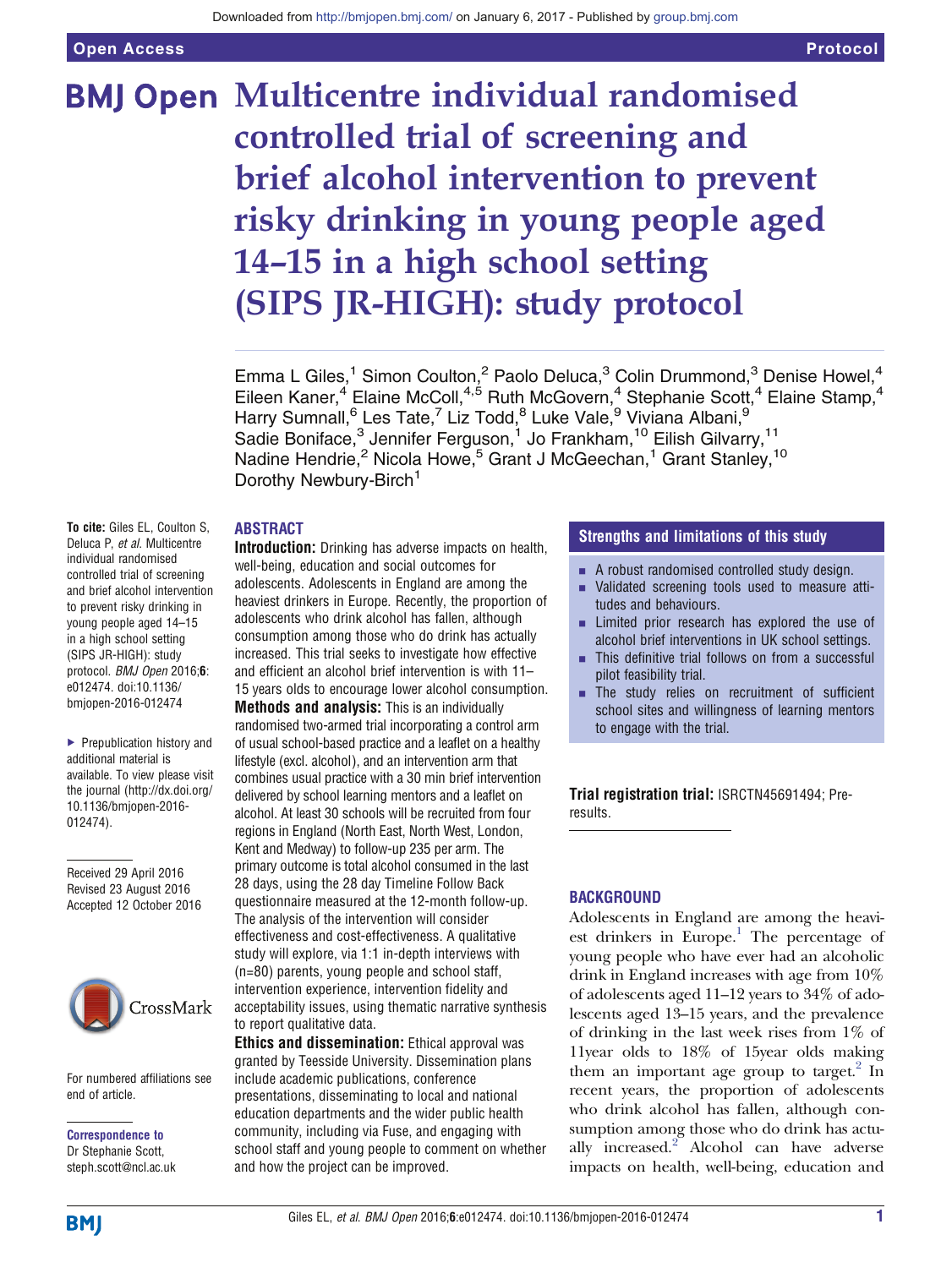social (including learning) outcomes for many young people who are drinking alcohol. The impact of alcohol on the development and behaviour of young people has been well researched in early, $3 \text{ middle}^4$  and late adolescence. $5$  It is now well known that young people are much more vulnerable than adults to the adverse effects of alcohol, due to a range of physical and psycho-social factors which often interact.<sup>[6](#page-8-0)</sup>

There is no standardised definition of risky drinking in young people and so our definition encompasses commonly understood concepts of hazardous drinking (at a level or pattern that increases the risk of physical or psychological problems), harmful drinking (defined by the presence of these problems) and binge drinking (risky single occasion, high-intensity drinking which can be episodic) as well as the Department of Health concepts of increasing and high-risk drinking.<sup>7</sup> The Chief Medical Officer for England has provided recommendations on alcohol consumption in young people<sup>8</sup> based on an evidence review of the risks and harms of alcohol to young people.<sup>6</sup> The recommendations state that children should abstain from alcohol before the age of 15 and those aged 15–17 are advised not to drink, but if they do drink it should be no more than what equates to adult daily benchmarks.<sup>[9](#page-8-0)</sup>

#### Primary and secondary preventative interventions for risky drinking

There is a large volume of research on universal preven-tion to reduce risky drinking in the school setting.<sup>[10 11](#page-8-0)</sup> Such prevention is directed at all young people, whether they drink alcohol or not, and aims to delay the age that drinking begins, often via general health education. This body of work has shown mixed results with only a small number of programmes reporting that interventions delivered in a school setting were more effective in reducing alcohol use than control conditions.<sup>12</sup> Secondary prevention, that is, targeting interventions at young people who are already drinking alcohol, may be a more effective and efficient strategy since the intervention is likely to have more salience for the individuals receiving it. $^{13}$   $^{14}$ 

This secondary prevention generally consists of alcohol brief interventions and screening (to identify relevant potential recipients) followed by structured advice or counselling of short duration which is aimed at reducing alcohol consumption or decreasing problems associated with drinking.<sup>[15](#page-8-0)</sup> The interventions are often based on social cognitive theory which is derived from social learn-ing theory.<sup>[16](#page-8-0)</sup> These types of intervention have been found to be particularly effective with this age group.<sup>[13](#page-8-0)</sup>

This current research aims to develop the evidence base by focusing on a secondary prevention intervention of screening and brief intervention to reduce risky drinking in younger adolescents (aged 14–15) in a school context. The study follows on from the SIPS JR-HIGH pilot feasibility study which was funded by the National Institute of Health Research Public Health Programme (NIHR PHR) (ISRCTN07073105).<sup>[14](#page-8-0)</sup>

#### MAIN TRIAL Aims, objectives and methods Research aim

The aim of the study is to evaluate the effectiveness and cost-effectiveness<sup>i</sup> of alcohol screening and brief intervention to reduce risky drinking in young people aged 14–15 in the English school setting. Validated tools will be used in the study for primary and secondary outcomes measures.

#### Primary outcome

The primary outcome of the trial is total alcohol consumed in standard units in the last 28 days, using the 28 day Timeline Follow Back questionnaire<sup>[17](#page-8-0)</sup> at 12-month follow-up.

#### Baseline secondary outcome measurements

- $\triangleright$  Student Alcohol Questionnaire (A-SAQ)<sup>[18](#page-8-0)</sup> to measure risky drinking (scoring '4 or more times but not every month', 'at least once a month but not every week', 'every week but not every day', or 'every day');
- ▸ Alcohol use frequency, quantity (on a typical occasion) and binge drinking (six or more drinks in one session for men and women)<sup>[19](#page-8-0)</sup> assessed using the modified 10 question Alcohol Use Disorders Identification Test  $(AUDIT);^{20}$ <sup>21</sup>
- Alcohol-related problems assessed using the validated Rutgers Alcohol Problems Inventory (RAPI) which includes measures on aggression; $^{22}$  $^{22}$  $^{22}$
- ▸ Drunkenness during the last 30 days, dichotomised as 'never' and 'once or more';<sup>[4](#page-8-0)</sup>
- ▸ Drinking motives assessed using the 20-item Drinking Motives Questionnaire (DMQ). This tool uses a sixpoint Likert scale, which measures motives to drinking across four domains (social, coping, enhancement and conformity). Higher scores within each domain indicate stronger endorsement of positive reinforcement received through consumption of alcohol;<sup>[5](#page-8-0)</sup>
- ▸ General psychological health using the 14-item Warwick Edinburgh Mental Well-Being Scale (WEMWBS)[.23](#page-8-0) This tool uses a 5-point Likert scale which gives a score of one to five per question giving a minimum score of 14 and maximum score of 70. A higher WEMWBS score indicates a higher level of mental well-being;  $24^{25}$
- Two questions relating to sexual risk taking are included. These are the same questions as in the pilot study[.14](#page-8-0) These questions are: 'After drinking alcohol, have you engaged in sexual intercourse that you regretted the next day?' and 'After drinking alcohol, have you ever engaged in sexual intercourse without a condom?' Both questions can be answered

i Cost-effectiveness will be established to determine whether it is worthwhile to roll-out the ABI across schools in England, should it be found to be effective.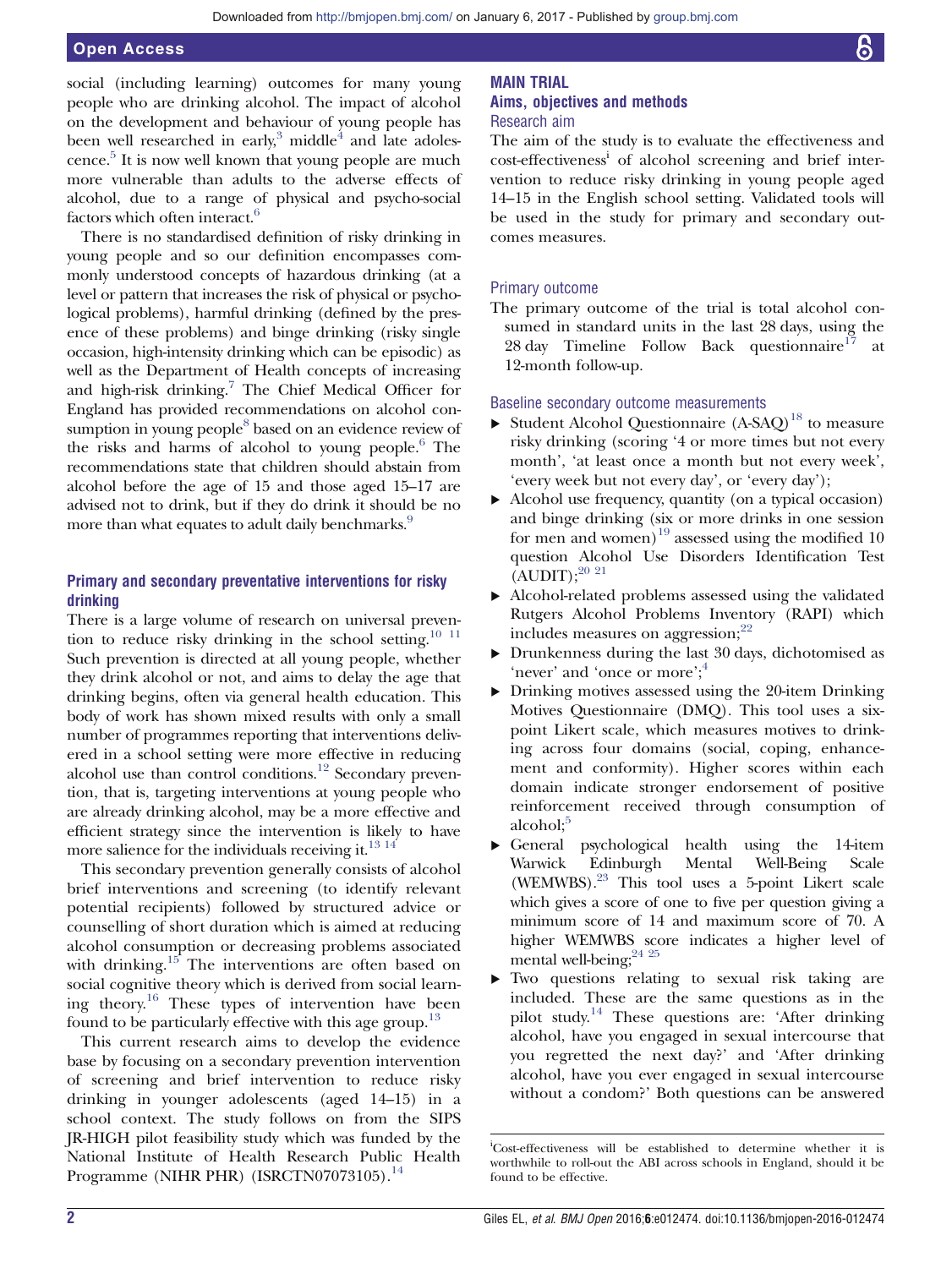with one of the three following options: 'I have never engaged in sexual intercourse', 'Yes', or 'No';

- ▸ Energy drink consumption will be assessed by asking young people how many times a week they consume energy drinks. Young people can answer: 'never', 'less than once a week', '2–4 days a week', '5–6 days a week', 'every day once a day' and 'every day more than once a day';
- ▸ Age of first smoking and how many cigarettes were smoked in the past  $30 \text{ days}$ ;<sup>1</sup>
- ▸ Demographic information collected will include gender and ethnicity. The first part of the postcode will be collected for trial participants;
- ▸ Quality of life measured using the EQ-5D Y, which is a valid measure for those aged 12 or older, and will be used to measure health-related quality of life. $26$ Responses to the five items will be converted into utility scores using the UK population algorithm. This will be administered at baseline and 12 months post intervention;<sup>[26](#page-8-0)</sup>
- ▸ Quality-adjusted life years (QALY) estimated using general population tariffs from responses to EQ-5D Y administered and scored at baseline and 12 months.

#### 12-Month follow-up measurements

- ▸ All tools assessed at baseline;
- ▸ Per cent days abstinence over last 28 days, drinks per drinking day and days>2 units from 28 day TLFB;
- ▸ Incremental cost per QALY gained at 12 months;
- ▸ Depending on findings, modelled estimates of incremental cost per QALY and cost-consequences in the longer term;
- ▸ National Health Service (NHS), educational, social and criminal services data estimated using a modified  $S-SUQ^{27}$  $S-SUQ^{27}$  $S-SUQ^{27}$  and a learning mentor case diary developed in the pilot study, measured at 12 months post intervention;
- ▸ Cost-consequences presented in the form of a balance sheet for outcomes at 12 months. (For further details, see online [supplementary](http://dx.doi.org/10.1136/bmjopen-2016-012474) a[ppendix 1\).](https://www.youtube.com/watch?v=2ZBm3VZVtx0&feature=em-upload_owner)

#### Trial participants

Young people aged 14–15 years in Year 10 in at least 30 Secondary/High schools/Academies in four areas: the North East of England, North West of England, Kent and Medway, and London. Schools will be included if they have learning mentors (or equivalent members of pastoral staff, including teachers fulfilling this role) employed by the school (most schools have these pastoral/learning mentor staff roles). Screening will take place in the personal, social and health education (PSHE) or equivalent lesson, registration class, on a classroom basis, or in assembly. Interventions will take place in the learning mentor's classroom or office space. Pupils receive minimal recompense for taking part in the trial (an 'admit one' cinema voucher), and each

participating school will receive £1000 to assist with administration and other costs of full research participation.

#### Inclusion criteria

Young people aged 14–15 years inclusive, whose parents do not opt them out of the study, scoring positively on the A-SAQ, leaving their name, and are willing and able to provide informed written assent (see online [supplementary appendix 2\)](http://dx.doi.org/10.1136/bmjopen-2016-012474) for intervention and follow-up.

#### Exclusion criteria

Young people already seeking or receiving help for an alcohol use disorder, with a recognised diagnosis of a mental health disorder, or exhibit challenging behaviour.

#### Trial procedures

Learning mentors (or equivalent members of pastoral/ trained staff; hereafter referred to as 'learning mentors') employed by schools will deliver the intervention. All learning mentors will receive school-based training in the study procedures and intervention. Training for learning mentors will be carried out by the trained Research Coordinators. Simulated scenarios between learning mentors will be audio-recorded and learning mentors will be assessed by an interventionist prior to embarking on the study with more training support offered if needed. Learning mentors will be provided with materials and on-going guidance and supervision will be provided by research staff. Support on implementing screening and paperwork relevant to the research will be provided by the research team, with a Research Coordinator in each geographical site. Research staff and trainers will maintain regular contact with schools throughout the study period, including site visits and telephone and email support.

#### Control arm

Usual practice on alcohol health education as delivered normally to all students, including in PSHE lessons and curriculum delivered by class teachers, and usual individualised support for young people with an identified alcohol concern. Young people in the control arm will also be given a healthy lifestyle information leaflet (not containing advice about alcohol) with local sources of help, by the trained staff. Usual practice may vary from school to school and information related to this will be captured by researchers at both time points of the study.

#### Intervention

In addition to input equivalent to the control arm, young people who are eligible and assent to participate will take part in a single 30 min personalised interactive worksheet-based session that was developed during the pilot feasibility trial. This brief intervention is grounded in psychological theory and broadly based on social learning theory which views behaviour as a dynamic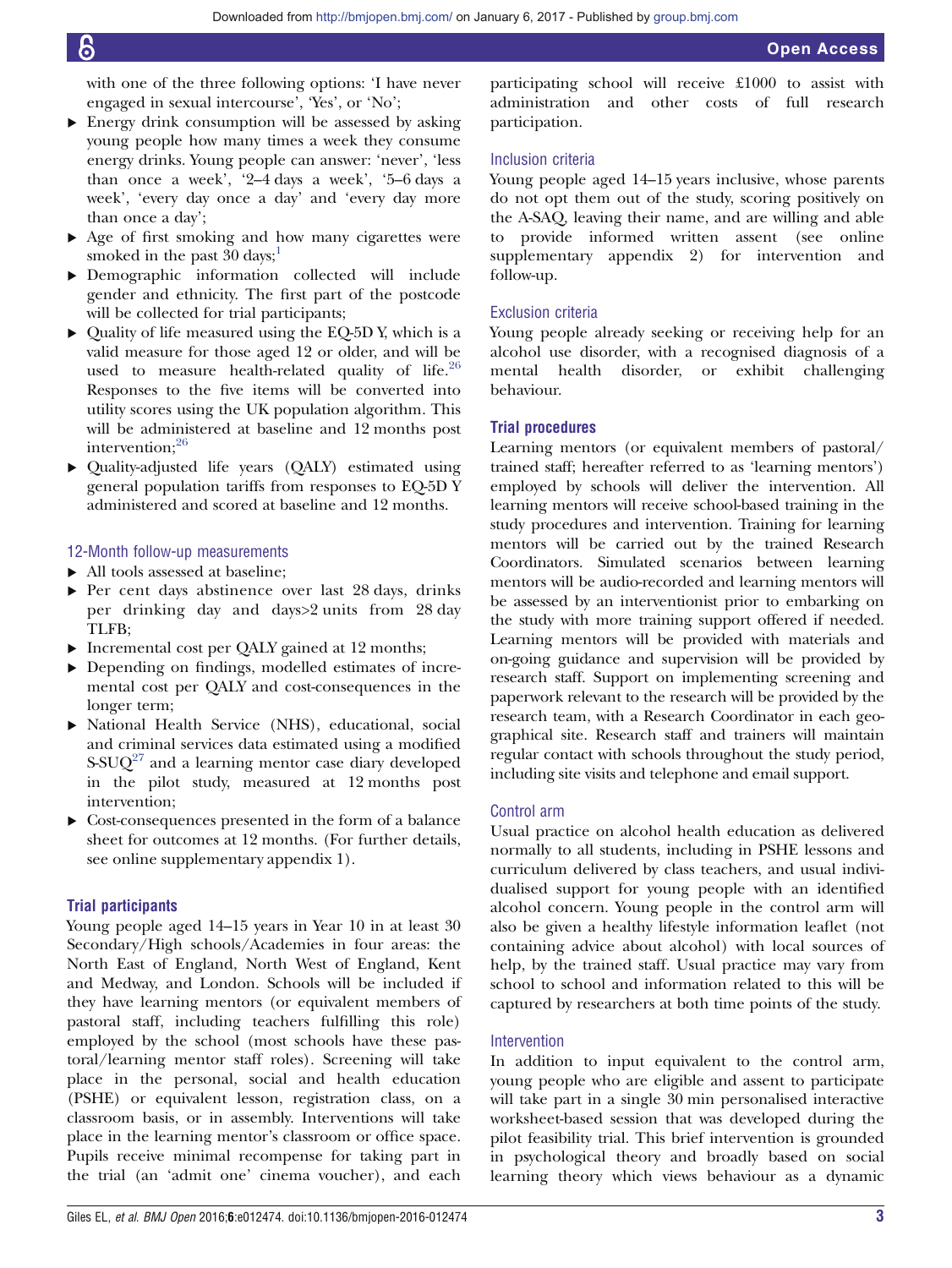# Open Access

interaction between the individual, behaviour and environment. As such, the intervention focuses on personal and contextual factors related to drinking behaviour.<sup>[16](#page-8-0)</sup> This will be delivered by the trained staff (at school) and will contain personalised feedback about the individual student's drinking behaviour, and behaviour change counselling which encompasses the elements of the FRAMES approach and helps the young person to talk through: how much they drink; how many units are in their drinks; who with, where and why they drink; when they might feel at risk from drinking; what they think are the positive and negatives to drinking; what they perceive others to think about their drinking; whether they would reduce their drinking, why and why not; and what they could do about their drinking (20). The intervention also includes advice about the health and social consequences of continued risky alcohol consumption and a leaflet on alcohol.

#### Randomisation

Neither the learning mentor nor the young person will know which arm they are randomised to until after they assent to take part in the trial. Young people will be individually randomised in a 1:1 ratio to the intervention and control arms. A statistician not otherwise involved with the study will produce a computer-generated allocation list to ensure allocation concealment. All efforts will be made to conceal allocation to young people, school staff (except LM delivering the sessions) and research staff, but we are unable to guarantee that young adults will not discuss their allocation with each other.

#### **Safeguarding**

Should issues arise that concern learning mentors or research staff (eg, alcohol and mental health issues), confidentiality will be broken and the necessary support provided to the young person. Safeguarding issues will be recorded in the trial database. Confidentiality will not be broken otherwise, and school staff will be informed through training that they must work to the same rules as doctors and nurses, meaning that confidentiality can only be broken without consent in exceptional (safeguarding) circumstances. Research/trial staff will provide assistance and support on this issue throughout the trial.

#### Recruitment, assent and screening **Recruitment**

In each of the four geographical sites, initially school performance league tables<sup>[28](#page-8-0)</sup> will be reviewed and schools from the top, middle and bottom of the league table will be contacted. Snowball sampling will allow contact with potential schools via relationships with recruited schools, although may bias the sample and reduce generalisability of results. That said, efforts will be made to recruit a cross-section of schools, including academy schools, schools in deprived areas and religious schools. Gatekeepers and key personnel (eg, School

Board of Governors; County Council contacts) will be approached to suggest—and create an initial contact with potential schools.

#### Option to opt-out of screening (assent)

In advance of screening, all parents/caregivers (hereafter referred to as 'parents') will be informed by letter, sent by the school, that young people will be screened as part of the study within their child's school. Parents will have the choice to opt their child out of the study by completing an opt-out form and sending this (in the freepost envelope provided) to the coordinating research centre at Teesside University. Those young people whose parents have opted them out of the study will not complete the questionnaire. If the opt-out is received after the questionnaire is completed, the questionnaire will be removed from the trial. Additionally, where possible, young people who have been opted-out will not be in the classroom at the time the questionnaire takes place. Obtaining assent to take part in this manner is a method widely used in various national youth questionnaires of alcohol consumption and other health behaviours<sup>[29](#page-8-0)</sup>

#### Screening for the trial

A video-clip will be played to the young people opted into the study, in each school, to give instructions on completing the questionnaires (see: [https://www.](https://www.youtube.com/watch?v=2ZBm3VZVtx0&feature=em-upload_owner) [youtube.com/watch?v=2ZBm3VZVtx0&feature=em-upload\\_](https://www.youtube.com/watch?v=2ZBm3VZVtx0&feature=em-upload_owner) [owner](https://www.youtube.com/watch?v=2ZBm3VZVtx0&feature=em-upload_owner)). This video-clip will only provide guidance on the process of questionnaire completion and not on the content. Young people will be asked to voluntarily leave their name and class on the questionnaire. Young people will have the option to: (a) not complete the questionnaire (indicative of lack of assent to screening from the young person); (b) complete the questionnaire anonymously; and (c) complete the questionnaire adding their name and class. Each young person will place their completed questionnaire in an envelope and then return it to the teacher. Teachers will not open these envelopes. Individual responses will not be shared with the class teacher or learning mentor. The Research Coordinator will collect the sealed envelopes from the school. Those young people who have screened positively on the A-SAQ (see below) and have left their name will be eligible for the trial. Completed baseline questionnaires by trial participants will be used for the baseline measurements.

#### Data collection

#### Baseline data collection

The study envelope will contain a series of questionnaires, including the study screening questionnaire (part of the A-SAQ): 'In the last 12 months how often have you drunk more than 3 units of alcohol?' with the response options of 'Never'; 'less than 4 times'; '4 or more times but not every month'; 'at least once a month but not every week'; 'every week but not every day';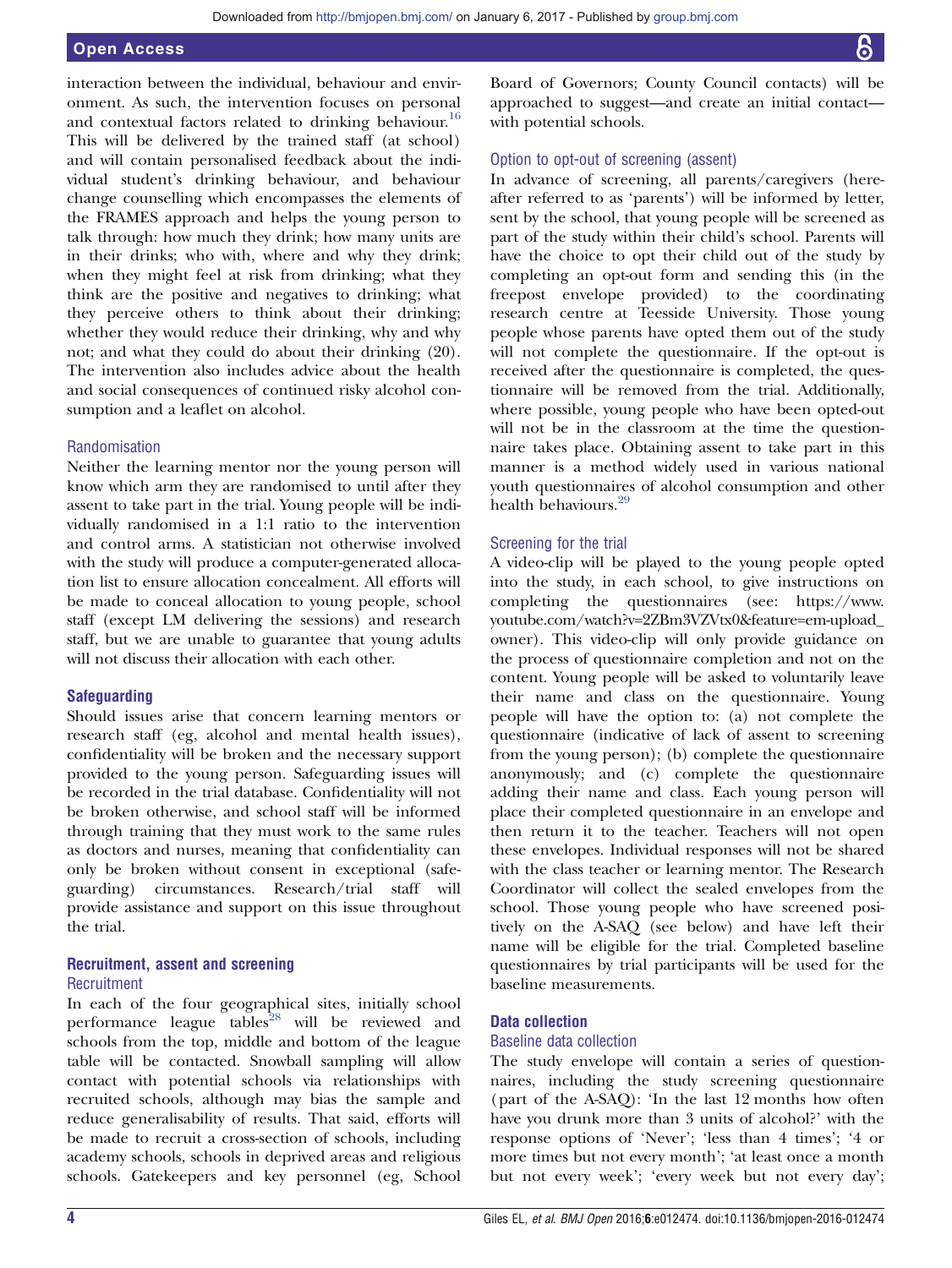'every day'. Scoring '4 or more times', or more frequently, indicates a positive screen and eligibility for the trial. This score was shown in our pilot feasibility trial to be a methodologically robust approach to identifying the adolescent population who may benefit from an intervention.[14](#page-8-0) The A-SAQ will be embedded within a larger questionnaire with items addressing a number of health and lifestyle topics (described above).

#### Invitation to meet with learning mentors

Completed baseline questionnaires will be enclosed in a sealed envelope and returned to the individual universities coordinating each study site. The A-SAQ will be scored and a list of ID numbers and names of those who score positive will be sent to a researcher at Teesside University. After learning mentor training (convened by study site coordinators), learning mentors will be given case packs for each eligible young person. Learning mentors will invite young people who scored positive on A-SAQ on the baseline questionnaire to a meeting with them in their office, where they will open the case pack. In the case pack there will be an information leaflet, a case diary, assent forms and a sealed envelope that contains the randomised condition (intervention or control). Young people will be informed that participation is voluntary and will be given the information leaflet to read before signing the assent form. The assent form also asks for the first part of the young person's postcode. The postcode information will be used to enable a stratified sample of young people to be invited to take part in the qualitative study. Once a young person has assented, the second envelope will be opened which will state whether the participant has been randomised to intervention or control. The learning mentor will then deliver the brief intervention or give the participant the control leaflet (in the same meeting). The completed case packs will be sealed and returned to coordinating sites, then couriered to Teesside University. At all times, only the randomisation statistician (AB), two researchers ( JB, LA), and individual learning mentors who meet with the young people will know of the randomisation allocations before the trial ends.

#### 12-Month follow-up

Follow-up will occur 12 months post intervention. All young people who are randomised into the trial will be invited to meet with the Research Coordinator (in school) where they will be asked to complete the same questionnaires used at baseline. The researcher will be blinded to the condition the young person was allocated to. The TLFB (including the primary outcome measure of total alcohol consumption) will also be completed face-to-face in schools with the researcher in order to limit bias in the results. All trial participants will be given an admit-one cinema voucher, to compensate them for their time involved in the study. $30$  Trial participants' baseline and follow-up questionnaires will be linked with a unique ID (the screening number). All participants will be asked by the researcher at follow-up whether they are willing to be contacted for an in-depth interview by a researcher who may be the same individual or another researcher.

#### Intervention fidelity

It is important to ensure learning mentors deliver the intervention in accordance with the intervention manual. To establish intervention fidelity, we will complete competency and fidelity checks at two time points: (1) competency checks of learning mentor training, and (2) fidelity checks of cases delivered during the intervention phase. For the competency checks, each learning mentor will have one simulated intervention with another learning mentor or the research coordinator. Of these sessions, at least 80% will be recorded and 'signed off' by an independent expert rater from the research team using the BECCI rating scale. $31$  Additionally, we will attempt to assess 20% of live cases for fidelity (using a pragmatic sampling approach). The BECCI scale is a tool that measures the skills involved in behaviour change counselling. It is scored 0–4 with a score of 2 or more (skills used to 'some extent') being acceptable as used in previous studies.<sup>[14](#page-8-0) 32–[34](#page-8-0)</sup> The young people will provide assent for the live case recording to take place. As the recording and analysis of the delivery of the intervention sessions forms part of the employment contract of the learning mentors, formal consent is not required.

#### Sample size calculation

Using estimates from the pilot trial (mean year group size=210, 87% completing baseline questionnaire, 20% being positive on A-SAQ and leaving contact details, 80% recruited to trial and 88% providing data at 12 months follow-up), achieving follow-up data on 235 young people per arm the sample size has been calculated to have a 90% power to detect a standardised difference of 0.3 (which equates to a ratio of 1.5 in geometric means in total alcohol units in 28 days) using a significance level of 5% (fi[gure 1](#page-5-0)).

#### Analysis

#### Baseline data

Descriptive statistics (comparisons of percentages, means or medians as appropriate) will be used to report the pupil-level baseline data, and completeness of intervention received between those allocated to the two trial arms.

#### Primary outcome

The primary effectiveness analysis will be by intention-to-treat. Multiple linear regression will be used to compare the primary outcomes between the two randomisation groups at 12 months, adjusting for any imbalance in key covariates, including school.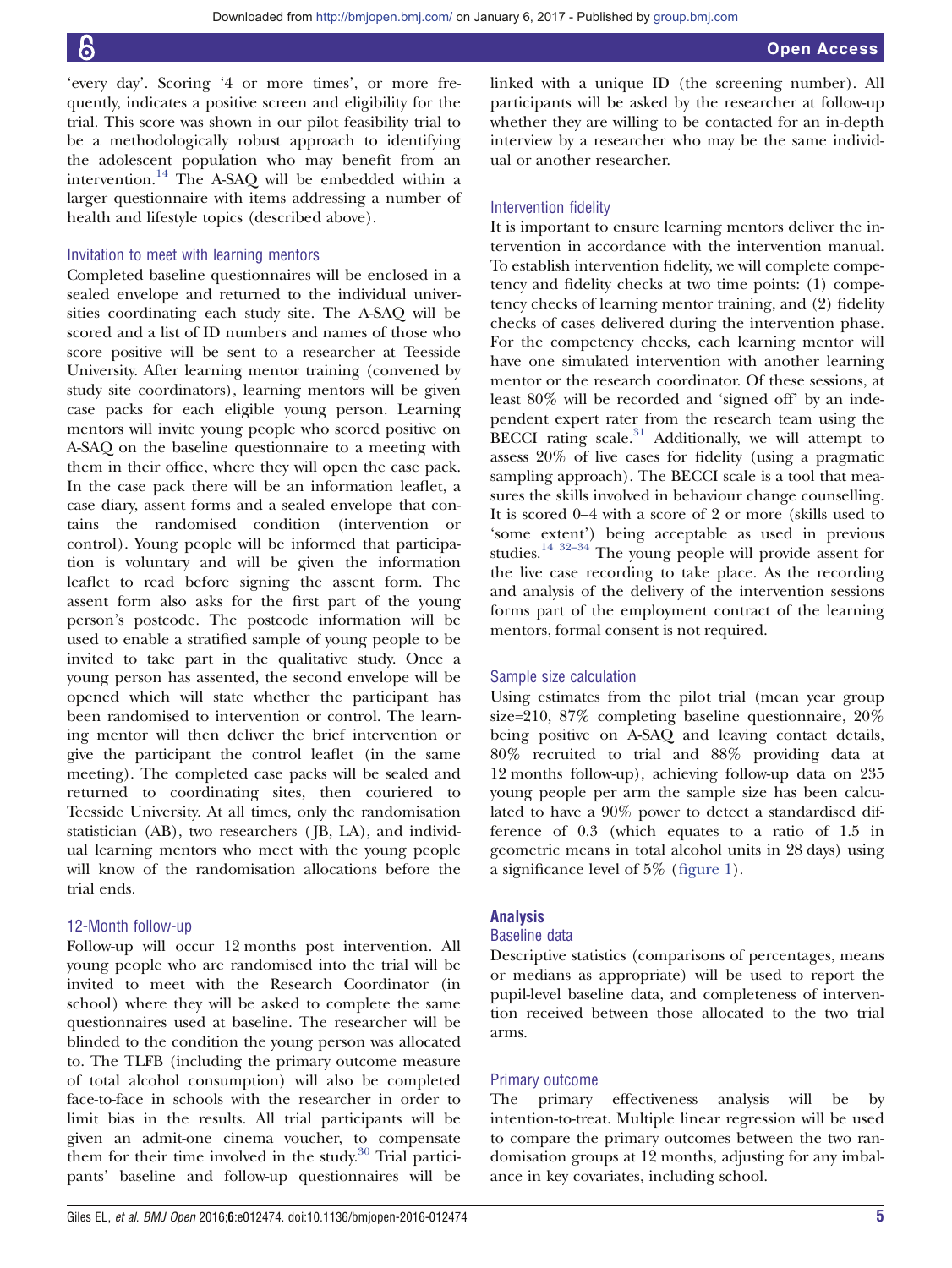<span id="page-5-0"></span>

Figure 1 Study flowchart.

#### Secondary outcomes

The secondary outcomes will be analysed in a similar manner. Comparisons of means will be presented as mean differences or ratios of geometric means (if a logarithmic transform is necessary for skewed data) with 95% CIs ORs and 95% CIs will be presented for binary outcomes. Exploratory analyses will also be undertaken, for example, to examine differences in outcome by gender, deprivation and extent of intervention received, though there is limited power to investigate these comparisons. These moderators have been included so as to consider whether the ABI may need to be targeted when delivered, should it be shown to be effective. We will consider any difference in attrition rates, and any non-randomness of the attrition, when comparing outcomes between the two groups. The pattern of missing observations because of loss to follow-up will be examined to determine the extent of missingness, and whether it is missing at random or is informative. If data are missing to a sufficient extent, the use of appropriate multiple imputation techniques will be considered.

#### Health economics

The economic component will include a within trial cost-utility and cost-consequence analysis and, as described below, a model based analysis taking the perspective of the UK public sector (NHS, educational, social and criminal services). The cost-utility analysis will use measures of effectiveness limited to health-related quality of life as measured by EQ-5D Y. The costconsequence analysis will take the same perspective for costs but will present these alongside all of the primary and secondary measures of effectiveness outlined above. The follow-up for the within trial analyses will be 12 months, so discounting will not be conducted. For the model-based analysis, the time horizon will be longer (potentially up to the participant's life time) and costs and effects will be discounted at 1.5%, the UK recommended rate for public health interventions,  $35$  with a

sensitivity analysis used to explore the impact of higher (and lower) discount rates.

### Within-trial analysis: cost-utility and cost-consequence analyses

For each trial participant, the use of health, educational, criminal and social care services will be elicited using the S-SUQ administered at baseline (with a recall period of 3 months) and 12 months. Further cost data will come from the learning mentor time case diaries completed by the learning mentors for each contact. Costs for healthcare and social services will be obtained from standard sources such as NHS reference [\(http://www.gov.uk](http://www.gov.uk)), the British National Formulary<sup>[36](#page-8-0)</sup> for medications, Unit costs of Health and Social Care<sup>[37](#page-8-0)</sup> for contacts with primary care. Further data will come from the study centres themselves. Data on the use of educational services will be elicited via the questionnaire. As part of the pilot trial, we confirmed with the expert group the type of services relevant to collect and have also added further questions related to days missed from school and truancy.

Learning mentor training costs will be included and will need to be apportioned according to scaled up practice. This will be informed by data from the training conducted as part of the trial and through expert opinion. The time of educational staff will be sought through a parallel costing exercise in which these staff will be asked to provide information on the impact of the intervention on their workload. With respect to learning mentors, a detailed proforma (case diary) was developed and tested in the pilot to capture resource use for costeffectiveness analyses, and this new tool will be used in this study. With respect to school building and other large capital items, the opportunity cost will be considered. Some resources (eg, buildings) will exist with or without the intervention and the intervention may not displace any other activity. In this circumstance, the opportunity cost of the building would be zero. However, costs might be incurred in terms of heat, power and light, and these data will be captured using standard costing methods.<sup>[38](#page-8-0)</sup> For each participant, measures of use of resources will be combined with unit costs to provide a cost for that participant. We anticipate that the price year adopted for the base case analysis will be 2017 when the final analysis is conducted.

The EQ-5D Y will be administered at baseline and 12 months with UK population tariffs $39$  used. Health state utilities from the EQ-5D Y will then be used to estimate QALYs using the area under the curve approach.[26](#page-8-0)

#### QUALITATIVE STUDY Aims

In addition to the main trial, an embedded qualitative study will be conducted. The qualitative study will: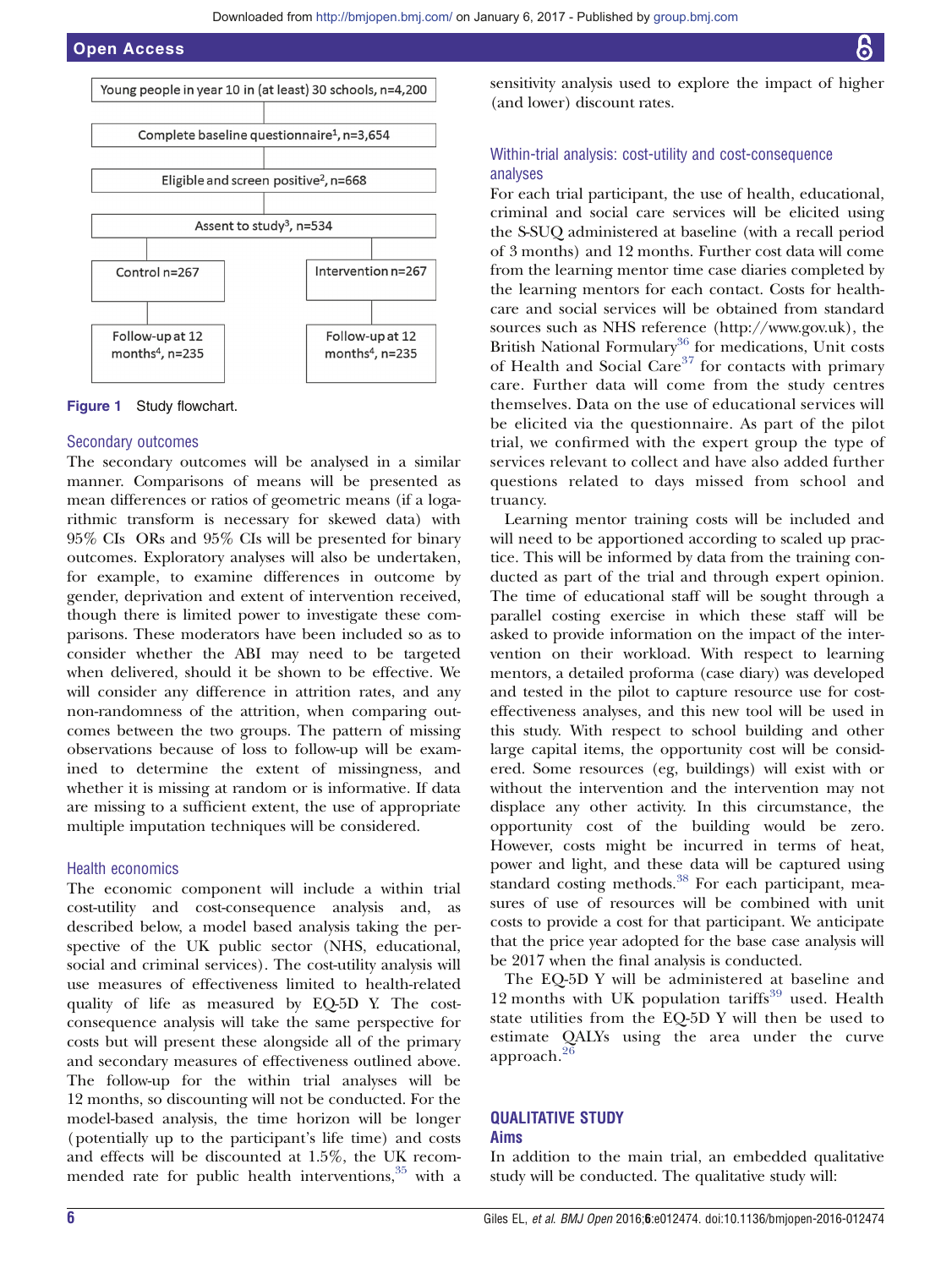- ▸ Explore the delivery and efficacy of screening and brief intervention approaches in the school setting, and to elicit participants' experiences of the study;
- ▸ In interviews with school staff: explore the mechanisms and processes of implementing the SIPS JR-HIGH intervention to understand how this brief intervention could become embedded in the work role of school staff, the prioritisation of educational or well-being work, the scope for team or individual professional input, staff skill mix and turnover, resources, role development and training needs, and participants' assent;
- ▸ In interviews with young people: explore their experiences of taking part in the study and their views on any derived benefits, adverse events or improvements;
- ▸ In interviews with parents: explore their views on school-led interventions for adolescent alcohol use, issues relating to parental consent to take part in such interventions and the appropriateness of school-led health promotion work across the schoolhome interface.

#### Sample

At each of the four research sites, we will seek to interview a minimum of: two teachers and four learning mentors from different schools (24 interviews in total); and participating young people from a random selection of included schools, with an even representation of males and females across both trial arms (40 interviews). We will also interview parents of young people in attendance at schools in each of the four sites (16 interviews in total). We will endeavour to include mothers and fathers (cohabiting and lone parents) in the sample as well as parents of boys and girls covering different cultural groups. Variation will also be sought in terms of drinking risk status of the young people (based on A-SAQ screening data) and socioeconomic status of young people and parents (as measured by index of multiple deprivation rank of school and the first part of the pupil's postcode at baseline and A-SAQ score at follow-up). Teachers and learning mentors will be sampled according to variation of socioeconomic status of the school where they are employed. Data saturation for either data set (school staff or young people) will be defined as no substantively new themes having emerged from the analysis of three consecutive interviews.[40](#page-8-0)

#### Recruitment, consent and assent

Research Coordinators from each of the four sites will disseminate an invitation letter and information leaflets to all participating teachers and learning mentors. In addition, school staff from each of the four sites will disseminate the letter and information leaflet to all young people. Schools will text parents and direct them to an online platform containing the invitation letter and information leaflet.

The online facility will offer the ability to opt-in to the study, which parents, young people and school staff can

complete if they wish to participate in the qualitative interviews. Alternatively, they can contact the research coordinator to arrange a suitable interview date by email or telephone.

#### Consent and assent

All participants will be given a copy of a relevant information sheet and school staff and parents will be asked to complete a consent form and young people an assent/consent form before taking part in the qualitative component of the study.

#### Study design

Semistructured face-to-face interviews will be conducted with all participants. All interviews will be audiorecorded and transcribed verbatim.

#### Analysis

Data from all interviews will be subjected to thematic analysis, which is appropriate for qualitative health research which seeks to explore key concepts pertinent to the research aims, but without presupposing a rigid framework and a priori selection of key themes.<sup>[41](#page-8-0)</sup> This analytic strategy is characterised by an inductive approach, in which analysis is open and flexible, allowing themes to be generated from the research, in order that findings have relevance to applied research questions, but are not led by the researchers, as would a deductive approach dictate. $42$   $43$  Data will be coded by a qualitative researcher following standard thematic analysis procedures. That said, our development of the discussion guide for the interviews will be informed by theory on the likelihood of embedding study interventions in clinical practice, namely Normalization Process Theory.[44](#page-8-0) It is expected that the discussion guide will include questions linked to intervention implementation, such as role legitimacy (appropriateness of role/ parental views, any role conflicts), adequacy (training, how the children are identified, how the intervention is conducted) and support (time available, support from school, parents). This theory considers factors that affect implementation in four key areas: how people make sense of a new practice (coherence); the willingness of people to sign-up and commit to the new practice (cognitive participation); their ability to take on the work required of the practice (collective action); and activity undertaken to monitor and review the practice (reflexive monitoring). The approach is increasingly used in studies of the implementation of interventions in healthcare (<http://www.normalizationprocess.org>). Data from interviews with young people and parents will also be analysed inductively first through open coding and thematic analysis, and will follow the principles of constant comparison thereafter.<sup>[45](#page-8-0)</sup> In this way, a qualitative researcher will read the interview transcripts and identify important or recurrent themes emerging from the transcripts. These emergent themes will be used to code the remaining transcripts, with open coding of any new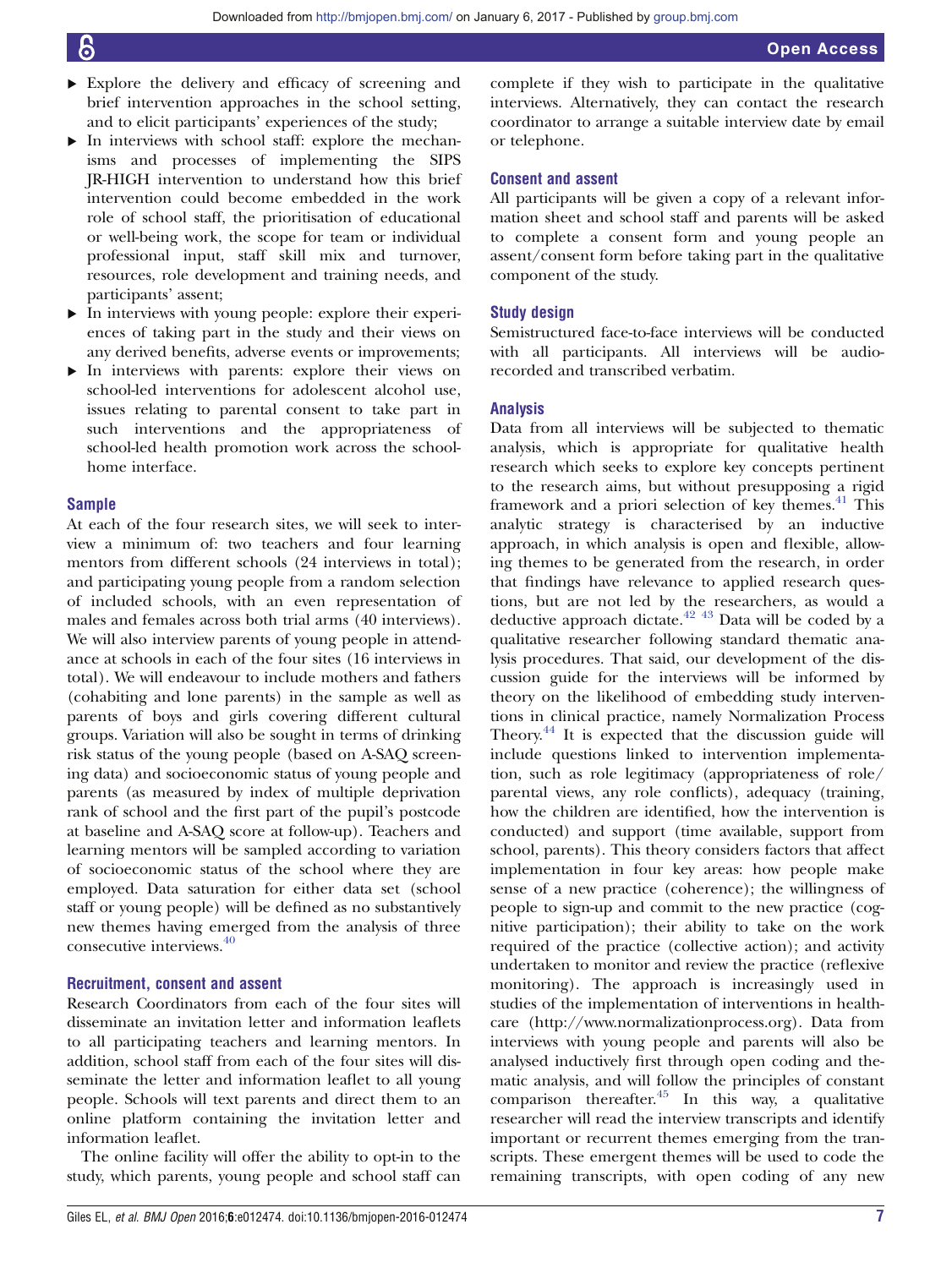themes that may emerge to expand on the emerging theory/results. In addition to NPT, we will also develop the discussion guide accounting for Bourdieu's concept of habitus;  $46 \frac{47}{7}$  an approach used successfully by this team in qualitative work with young people within the age range of this study<sup>[48](#page-8-0)</sup> and their parents.<sup>[49](#page-8-0)</sup> Habitus represents a set of tastes and dispositions shared with others in social space,<sup>49</sup> providing cultural norms and historic precedents continually reproduced through practice. $50$  The use of this theoretical framework offers a mechanism in which to explore young people's socially constructed responses to brief intervention. Furthermore, the reciprocal idea of an individual and their interaction with society accords with the social learning underpinning of brief intervention.

At least one other qualitative expert will read and second-code a proportion of interviews with young people and staff to check for coding accuracy; diver-gence interpretations and enrich the analysis.<sup>[41](#page-8-0)</sup> Coded data will be reviewed to produce a detailed description of key results. We will use NVivo software to aid indexing and charting. Analysis will be ongoing throughout the process of data collection, and will be discussed at regular meetings within the research team in order to identify areas for closer consideration (including negative case analysis) and to enhance credibility of the ana-lytical process and data interpretation.<sup>[51](#page-8-0)</sup> Qualitative analysis will take place prior to outcomes analysis, in keeping with published recommendations. $52$ 

#### **Triangulation**

Once the qualitative interviews from this study have been carried out and analysed separately, they will be combined with the quantitative data from the main trial at the 'analysis/interpretation' phase, which is a process often described as 'triangulation'. [53](#page-8-0) In our study, data will be reconciled by adopting a model which relies on the principle of complementarity.<sup>54</sup> Within this approach it is explicitly recognised that qualitative and quantitative methods may be used to examine different aspects of an overall research question.<sup>[53](#page-8-0)</sup>

#### Study reporting and publications

If the intervention is shown to be effective and efficient we will develop a manual alcohol screening and brief intervention protocol to facilitate uptake/adoption in routine practice in secondary schools in England.

It is planned to publish this study in peer-reviewed articles and to present data at national and international meetings. Results of the study will also be reported to the sponsor and funder and will be available on their website. All manuscripts, abstracts or other modes of presentation will be reviewed by the trial steering group and funder prior to submission. Individuals will not be identifiable in any study report.

#### Author affiliations

<sup>1</sup>Health and Social Care Institute, Alcohol and Public Health Team, Teesside

<sup>2</sup> Centre for Health Services Research, George Allen Wing, University of Kent, Canterbury, UK

<sup>3</sup>Addictions Department, Institute of Psychiatry, Psychology & Neuroscience, King's College London, London, UK

4 Institute of Health and Society, Newcastle University, Newcastle upon Tyne, UK

<sup>5</sup>Newcastle Clinical Trials Unit, Newcastle University, Newcastle upon Tyne, UK <sup>6</sup>Centre for Public Health, Liverpool John Moores University, Liverpool, UK <sup>7</sup>Young People's Drug and Alcohol Department, North Tyneside Council, Tyne and Wear, UK

<sup>8</sup>School of Education, Communication and Language Sciences, Newcastle University, Newcastle upon Tyne, UK

<sup>9</sup>Health Economics Group, Institute of Health and Society, Newcastle University, Newcastle upon Tyne, UK

<sup>10</sup>Faculty of Education, Health and Community, Liverpool John Moores University, Liverpool, UK

<sup>11</sup>Northumberland, Tyne and Wear NHS Foundation Trust, St. Nicholas Hospital, Newcastle upon Tyne, UK

Twitter Follow Dorothy Newbury-Birch [@dotbirch](http://twitter.com/dotbirch)

Contributors DN-B is the chief investigator and ELG is the project manager of the SIPS JR-HIGH trial. The disciplines represented in the team include: public health research (EK, DN-B, SS, RM, ELG, GJM, NH, HS, LT, SB, JF, JF, GS, NH); alcohol and policy expertise (EK, DN-B, SS, RM); conducting research with children and young people (SS, RM); health psychology (PD); addiction psychiatry (CD, EG); criminology (DNB); medical statistics (DH, SC, ES) and trial methodology (EM, SC, EK, CD, DH), and health economics (LV, VA, EG). LT has experience of education and learning mentors. The Newcastle Clinical Trials Unit is a UK CRC-registered Clinical Trials Unit, with a strong track record in the design, conduct, and analysis of NIHR-funded trials, including those of complex interventions and feasibility/pilot trials. ELG and DN-B wrote the first draft of the paper and all authors contributed to successive drafts. All authors read and approved the final manuscript.

Funding This work is supported by the National Institute for Health Research Public Health Research (NIHR) Programme Grant Number 13/117/02. The views and opinions expressed herein are those of the authors and do not necessarily reflect those of the PHR Programme, NIHR, NHS, or the Department of Health. CD is partly funded by the NIHR Biomedical Research Centre for Mental Health at South London and Maudsley NHS Foundation Trust and King's College London, and is partly funded by the NIHR Collaborations for Leadership in Applied Health Research and Care South London at King's College Hospital NHS Foundation Trust. EK is funded by the NIHR School of Primary Care Research and the NIHR School of Public Health as a member of Fuse, a UKCRC Centre of Excellence in Public Health. RM is funded through an NIHR Post Doctorate Fellowship. SS is funded by the NIHR School of Public Health. Trial Sponsor: Mrs Lois Neal, Faculty of Medical Sciences, Newcastle University, Framlington Place, Newcastle on Tyne, Tyne and Wear NE2 4HH, UK; lois.neal@newcastle.ac.uk.

Competing interests EG is a reviewer for NIHR. DH was a member of the NIHR Health Services and Delivery Research Commissioning Board until December 2015, and is a subpanel member for NIHR Programme Grants for Applied Research from February 2016. EK is a funding board member of the NIHR Public Health Research funding board and the NIHR Senior Fellowships panel. EM is a subpanel member for NIHR Programme Grants for Applied Research. LV is a member of the NIHR Health Technology Assessment Clinical Evaluation and Trials Panel, NIHR Programme Grants for Applied Research Panel and Director of NIHR Research Design Service for the North East.

Ethics approval The trial is approved by Teesside University Ethical Committee, 164/15.

Provenance and peer review Not commissioned; externally peer reviewed.

Open Access This is an Open Access article distributed in accordance with the terms of the Creative Commons Attribution (CC BY 4.0) license, which permits others to distribute, remix, adapt and build upon this work, for commercial use, provided the original work is properly cited. See: [http://](http://creativecommons.org/licenses/by/4.0/) [creativecommons.org/licenses/by/4.0/](http://creativecommons.org/licenses/by/4.0/)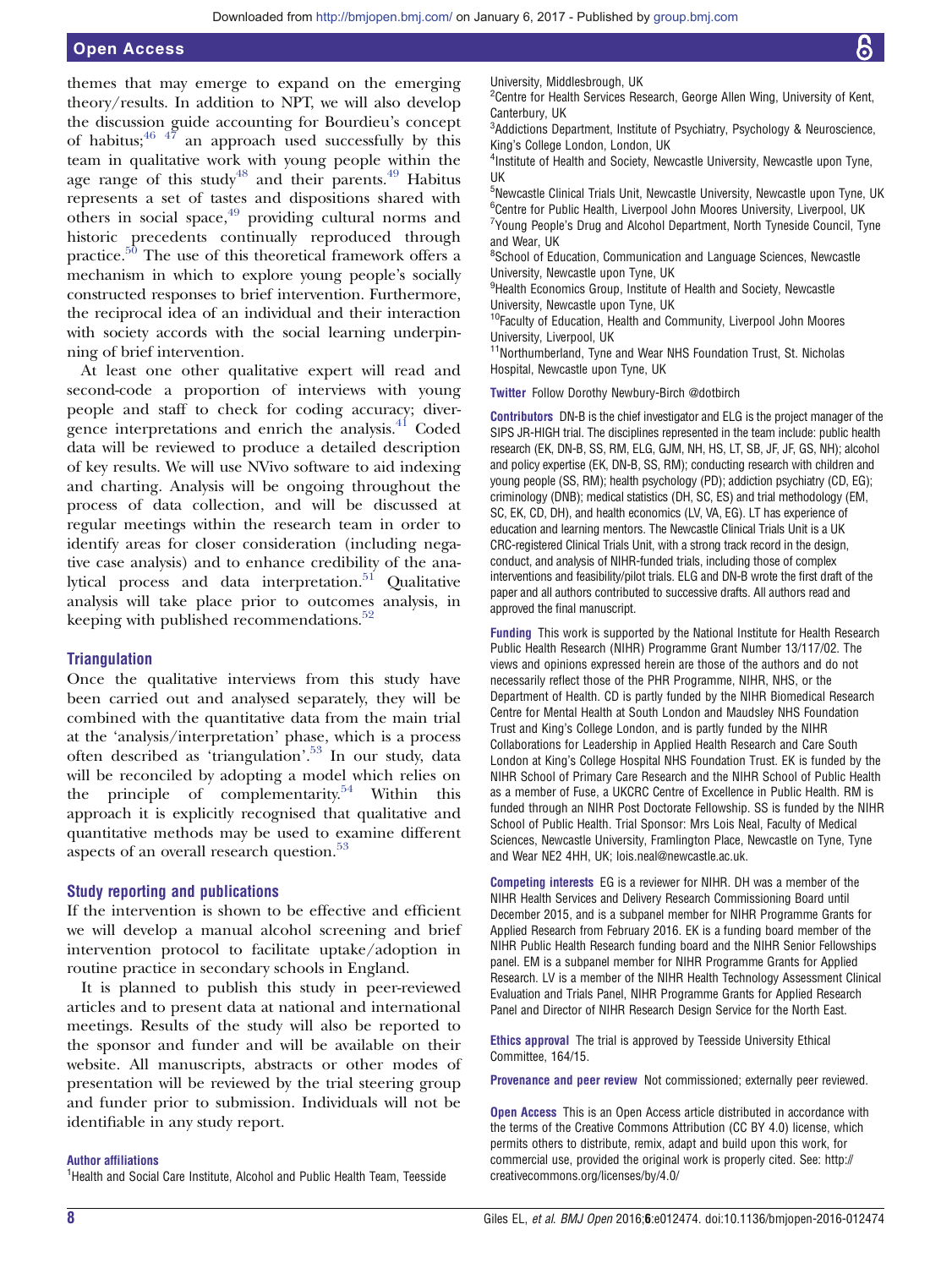#### <span id="page-8-0"></span>REFERENCES

- 1. Hibbell B, Guttormsson U, Ahlström S, et al. The 2011 ESPAD report: substance use among students in 36 European countries. 2012.
- 2. Hawkins V. Smoking, drinking and drug use among young people in England in 2014. London: Health and Social Care Information Centre, 2015.
- 3. Patton R, Deluca P, Kaner E, et al. Alcohol screening and brief intervention for adolescents: the how, what and where of reducing alcohol consumption and related harm among young people. [Alcohol](http://dx.doi.org/10.1093/alcalc/agt165) [Alcohol](http://dx.doi.org/10.1093/alcalc/agt165) 2013;49:207–12.
- 4. Segrott J, Gillespie D, Holliday J, et al. Preventing substance misuse: study protocol for a randomised controlled trial of the Strengthening Families Programme 10–14 UK (SFP 10–14 UK). [BMC Public Health](http://dx.doi.org/10.1186/1471-2458-14-49) 2014;14:1–21.
- 5. Cooper M. Motivations for alcohol use among adolescents: development and validation of a four-factor model. [Psychol Assess](http://dx.doi.org/10.1037/1040-3590.6.2.117) 1994;6:117–28.
- 6. Newbury-Birch D, Gilvarry E, McArdle P, et al. The impact of alcohol consumption on young people: a review of reviews. Department of Children Schools and Families, 2009.
- 7. NHS Choices. The risks of drinking too much [http://www.nhs.uk/](http://www.nhs.uk/Livewell/alcohol/Pages/Effectsofalcohol.aspx) [Livewell/alcohol/Pages/Effectsofalcohol.aspx](http://www.nhs.uk/Livewell/alcohol/Pages/Effectsofalcohol.aspx)
- 8. Department of Health. Guidance on the consumption of alcohol by children and young people from Sir Liam Donaldson Chief Medical Officer for England: Crown Copyright, 2009.
- 9. Department of Health. Alcohol Guidelines Review -Report from the Guidelines development group to the UK Chief Medical Officers. London, 2016.
- 10. Hale DR, Fitzgerald-Yau N, Viner RM. A systematic review of effective interventions for reducing multiple health risk behaviors in adolescence. [Am J Public Health](http://dx.doi.org/10.2105/AJPH.2014.301874) 2014;104:e19–41.
- 11. National Institute for Health and Clinical Excellence. Interventions in schools to prevent and reduce alcohol use among children and young people. 2007. Available at:<https://www.nice.org.uk/guidance/ph7>
- 12. Foxcroft D, Tsertsvadze A. Universal school-based prevention programs for alcohol misuse in young people. [Cochrane Database](http://dx.doi.org/10.1002/14651858.CD009113) [Syst Rev](http://dx.doi.org/10.1002/14651858.CD009113) 2011;(5):CD009113.
- 13. Griffin KW, Botvin GJ. Evidence-based interventions for preventing substance use disorders in adolescents. [Child Adolesc Psychiatr](http://dx.doi.org/10.1016/j.chc.2010.03.005) [Clin N Am](http://dx.doi.org/10.1016/j.chc.2010.03.005) 2010;19 (505–26.
- 14. Newbury-Birch D, Scott S, O'Donnell A, et al. A pilot feasibility cluster randomised controlled trial of screening and brief alcohol intervention to prevent hazardous drinking in young people aged 14–15 in a high school setting (SIPS JR-HIGH). London: NIHR Public Health Research Program Report, 2014.
- 15. Kaner EE, Dickinson HO, Beyer F, et al. The effectiveness of brief alcohol interventions in primary care settings: a comprehensive review. [Drug Alcohol Rev](http://dx.doi.org/10.1111/j.1465-3362.2009.00071.x) 2009;28:301–23.
- 16. Bandura A. Social learning theory. Englewood Cliffs, NJ: Prentice-Hall, 1997.
- 17. Sobell L, Sobell M. Alcohol Timeline Followback Users' Manual. Toronto, Canada: Addiction Research Foundation, 1995.
- 18. Engs RC, Hanson DJ. The Student Alcohol Questionnaire: an updated reliability of the drinking patterns, problems, knowledge, and attitude subscales. Psychol Rep 1994;74:12–4.
- 19. NHS Direct. Binge Drinking. 2014. [http://www.nhs.uk/Livewell/](http://www.nhs.uk/Livewell/alcohol/Pages/Bingedrinking.aspx) [alcohol/Pages/Bingedrinking.aspx](http://www.nhs.uk/Livewell/alcohol/Pages/Bingedrinking.aspx)
- 20. Babor T, De La Fuente J, Saunders J, et al. AUDIT, The Alcohol Use Disorders Identification Test, guidelines for use in primary health care. Geneva: World Health Organisation, 1989.
- 21. Reinert DF, Allen JP. The alcohol use disorders identification test: an update of research findings. Alcohol Clin Exp Res 2007;31:185–99.
- 22. White H, Labouvie H. Towards the assessment of adolescent problem drinking. J Stud Alcohol 1989;50:7.
- 23. NHS Health Scotland, University of Warwick. Warwick-Edinburgh Mental Well-Being Scale (WEMWBS). Scotland: Scottish Government, 2006.
- 24. Tennant R, Hiller L, Fishwick R, et al. The Warwick-Edinburgh Mental Well-being Scale (WEMWBS): development and UK validation. [Health Qual Life Outcomes](http://dx.doi.org/10.1186/1477-7525-5-63) 2007;5:63.
- 25. Clarke A, Friede T, Putz R, et al. Warwick-Edinburgh Mental Well-Being Scale (WEMWBS): validated for teenage school students in England and Scotland. A mixed methods assessment. [BMC](http://dx.doi.org/10.1186/1471-2458-11-487) [Public Health](http://dx.doi.org/10.1186/1471-2458-11-487) 2011;11:487.
- 26. Euroquol. EuroQuol-a new facility for the measurement of health-related quality of life. [Health Policy](http://dx.doi.org/10.1016/0168-8510(90)90421-9) 1990;16:199–208.
- 27. Team UR. Cost effectiveness of treatment for alcohol problems: findings of the randomised UK alcohol treatment trial (UKATT). [BMJ](http://dx.doi.org/10.1136/bmj.331.7516.544) 2005;331:544.
- 28. Performance Tables—The Department for Education—School and College. 2016. [http://www.education.gov.uk/schools/](http://www.education.gov.uk/schools/performance/) [performance/](http://www.education.gov.uk/schools/performance/)
- 29. Fuller E. Smoking, drinking and drug use among young people in England in 2013. London: NatCen Social Research, 2014.
- 30. Systematic Review of Strategies to Reduce Attrition in Randomised Trials. The Society for Clinical Trials Annual Meeting; 2013; Boston. Clinical Trials.
- 31. Lane C, Huws-Thomas M, Hood K, et al. Measuring adaptations of motivational interviewing: the development and validation of the behavior change counseling index (BECCI). [Patient Educ Couns](http://dx.doi.org/10.1016/j.pec.2004.01.003) 2005;56:166–73.
- 32. Kaner E, Bland M, Cassidy P, et al. Effectiveness of screening and brief alcohol intervention in primary care (SIPS trial): pragmatic cluster randomised controlled trial. [BMJ](http://dx.doi.org/10.1136/bmj.e8501) 2013;346:e8501.
- 33. Drummond C, Deluca P, Coulton S, et al. The effectiveness of alcohol screening and brief intervention in emergency departments: a multicentre pragmatic cluster randomized controlled trial. [PLoS ONE](http://dx.doi.org/10.1371/journal.pone.0099463) 2014;9:e99463.
- 34. Newbury-Birch D, Coulton S, Bland M, et al. Alcohol screening and brief interventions for offenders in the probation setting (SIPS Trial): a pragmatic multicentre cluster randomised controlled trial. [Alcohol](http://dx.doi.org/10.1093/alcalc/agu046) [Alcohol](http://dx.doi.org/10.1093/alcalc/agu046) 2014;49:540–8.
- 35. National Institute for Clinical Excellence. Guide to the methods of technology appraisal. London, 2013.
- 36. British Medical Association, Royal Pharmaceutical Society. British National Formulary Edition 65. 2013.
- 37. Curtis L. Unit Costs of Health and Social Care 2012. Canterbury: University of Kent, 2013.
- 38. Drummond M, Stoddart G, Torrance G. Methods for the Economic Evaluation of Health Care Programmes. Oxford: Oxford University Press, 2005.
- 39. Kind P, Hardman G, Macran S. UK population norms for EQ-5D. University of York: Centre for Health Economics, 1999.
- 40. Francis J, Johnston M, Robertson C, et al. What is an adequate sample size? Operationalising data saturation for theory-based interview studies. Psychology Health 2009;25:1229–45.
- 41. Pope C, Ziebland S, Mays N. Analysing qualitative data. [BMJ](http://dx.doi.org/10.1136/bmj.320.7227.114) 2000;320:114–16.
- 42. Ritchie J, Lewis J. Qualitative research practice: a guide for social science students and researchers. Sage, 2003.
- 43. Ritchie J, Spencer L. Qualitative data analysis for applied policy research. In: Bryman A, Burgess R, eds. Analysing qualitative data. London: Routledge, 1993:17394.
- 44. May C, Finch T, Ballini L, et al. Evaluating complex interventions and health technologies using normalization process theory: development of a simplified approach and web-enabled toolkit. [BMC Health Serv Res](http://dx.doi.org/10.1186/1472-6963-11-245) 2011;11:245.
- 45. Strauss A, Corbin J. Basics of qualitative research: grounded theory procedures and techniques. Newbury Park, CA: Sage, 1990.
- 46. Bordiue P. The Logic of Practice. Cambridge: Polity Press, 1990.<br>47. Bordiue P. Distinction. Cambridge. 1984.
- 47. Bordiue P. Distinction. Cambridge, 1984.<br>48. Scott S. Baker R. Shucksmith J. et al. Au
- Scott S, Baker R, Shucksmith J, et al. Autonomy, special offers and routines: a Q methodological study of industry-driven marketing influences on young people's drinking behaviour. [Addiction](http://dx.doi.org/10.1111/add.12663) 2014;109:1833–44.
- Brierley-Jones L, Ling J, McCabe K, et al. Habitus of 'home' and 'traditional' drinking: a qualitative analysis of reported middle class alcohol use. [Sociol Health Illn](http://dx.doi.org/10.1111/1467-9566.12145) 2014;36:1054–76.
- 50. Crawshaw P, Bunton R. Logics of practice in the risk environment. [Health Risk Soc](http://dx.doi.org/10.1080/13698570902906447)2008;11:269-82.
- 51. Barbour RS. The Newfound Credibility of Qualitative Research? Tales of Technical Essentialism and Co-Option. [Qual Health Res](http://dx.doi.org/10.1177/1049732303253331) 2003;13:1019–27.
- 52. O'Cathain A, Thomas KJ, Drabble SJ, et al. What can qualitative research do for randomised controlled trials? A systematic mapping review. [BMJ Open](http://dx.doi.org/10.1136/bmjopen-2013-002889) 2013;3:pii: e002889.
- 53. O'Cathain A, Murphy E, Nicholl J. Three techniques for integrating data in mixed methods studies. BMJ 2010;341:c4587.
- 54. Moffatt S, White M, Mackintosh J, et al. Using quantitative and qualitative data in health services research—what happens when mixed method findings conflict? BMC Health Serv Res 2006;6:28.